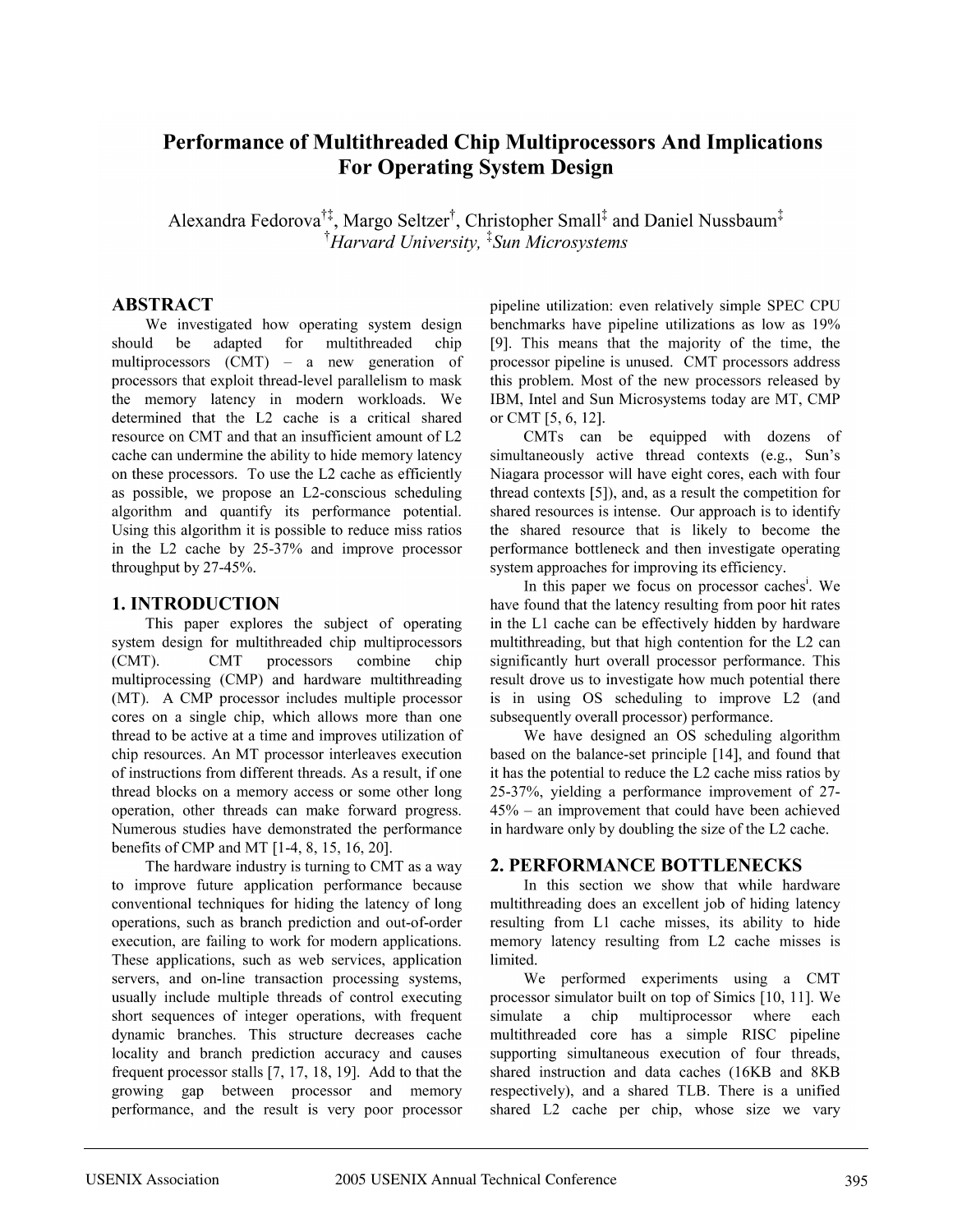depending on the experiment. For more details on our simulator and for the explanation of our choices for system configuration parameters, please refer to our earlier papers [11, 21].

To analyze processor sensitivity to the L1 cache miss ratio, we measured cache miss ratios and instructions per cycle (IPC) for the benchmarks from the SPEC CPU2000 suite, varying the size of the data cache from 8KB to 128KB. In each experiment we ran four copies of the same benchmark on a single-core machine – the threads running the workload shared the core's data cache.

Figure 1 shows the average miss ratios and IPC for the benchmarks. The key point of this figure is that even though the increase of cache miss ratios is significant (from 8% for the 128KB cache to 25% for the 8KB cache), the IPC is relatively insensitive to this variation.



**Figure 1.** IPC and L1 data cache miss ratio for the SPEC workload

Now, consider a similar experiment with the L2 cache. We configured our simulator to have two cores, and ran the SPEC benchmarks simultaneously, creating a workload of heterogeneous threads.

Figure 2 shows the processor IPC and the L2 cache miss ratio for various L2 cache sizes. IPC degradation is evident as the L2 cache becomes smaller – this shows that the processor performance is significantly dependent upon the L2 cache.

This result is worthy of serious attention. Modern applications exhibit a trend of becoming progressively more memory-intensive. While CMT processors may be equipped with enough cache for the time being, it is likely that in the future it will be more difficult for CMT processors to satisfy application cache needs. Equipping these processors with larger L2 caches may be difficult: as the microchip technology is moving beyond the 90-nm mark, packing more and more transistors on a processor becomes increasingly more



**Figure 2.** IPC and L2 miss ratio for the SPEC workload

complicated due to limitations of silicon technology. To ensure that our systems run well in the future, it is important that the software community develop techniques to improve resource utilization of CMT processors. In the next section we describe an L2 cache-conscious scheduling algorithm and quantify the potential performance improvement that it can produce.

### **3. BALANCE-SET SCHEDULING**

Balance-set scheduling was proposed by Denning [14] as a way to improve the performance of virtual memory. We evaluated the effectiveness of this approach for the L2 cache. The idea behind balance-set scheduling is as follows. Separate all runnable threads into subsets, or groups, such that the combined working set of each group fits in the cache. Then, schedule a group at a time for the duration of the scheduling time slice. By making sure that the working set of each scheduled group fits in the cache, this algorithm reduces cache miss ratios.

However, we found that working set size is not a good indicator of a workload's cache behavior [21]: the reuse pattern of memory locations in the working set is more important than the size of the working set. In order to estimate a cache miss ratio produced by a group of threads we used a cache model for singlethreaded workloads developed by Berg and Hagersten [13], and adapted it to work for multi-threaded workloads [21].

Using this model we are able to estimate cache miss ratios of multithreaded workloads to within 17% of their actual values, on average. Such accuracy is satisfactory, because it is sufficient to distinguish between those workloads that fit in the cache and those that thrash.

Once we are able to estimate the cache miss ratio of any group of threads we can decide which threads should be scheduled together. By scheduling threads in groups that have low cache miss ratios, we ensure that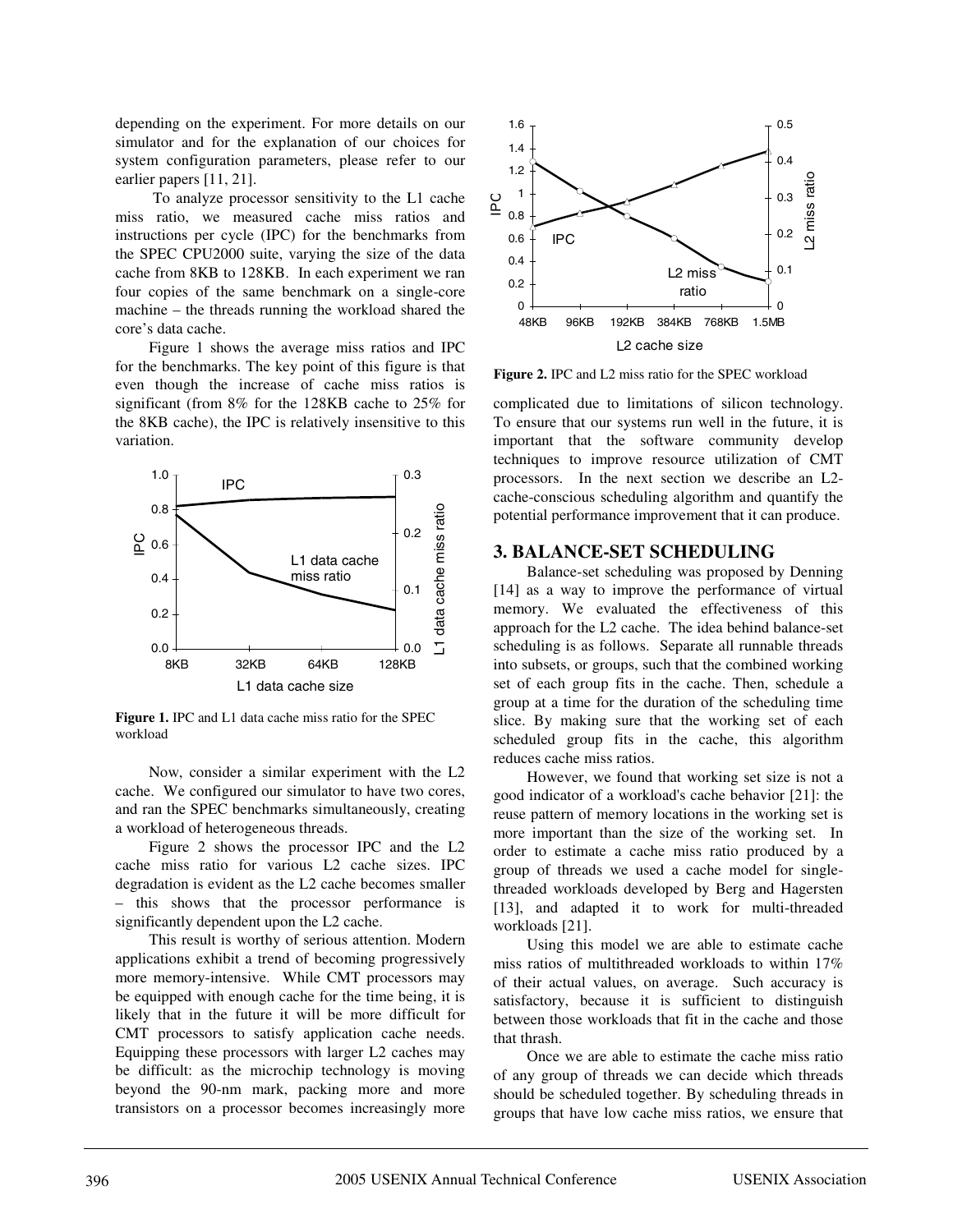

**Figure 3.** IPC achieved with the default scheduler and the balance-set scheduler.

the miss ratio is always kept low, and the overall IPC is high. We also need to make sure that each runnable thread is included in at least one of the scheduled groups, so that none are starved.

The steps involved in our algorithm are:

- 1. Estimate cache miss ratios for all possible groups of threads using the Berg-Hagersten-based model.
- 2. Select cache miss ratio threshold
- 3. Schedule those thread groups whose estimated cache miss ratio is below the threshold.

Before implementing this algorithm in the operating system, we wanted to be sure that it would be worth the effort. Therefore, we quantified the potential for performance improvement using a scheduler prototype, which we implemented partially at user-level and partially inside the simulator. We now briefly describe the prototype implementation of these steps; a more detailed description appears in our earlier work [21].

Estimating cache miss ratios using the Berg-Hagersten model requires monitoring threads' memory re-use patterns. To implement such monitoring it is necessary to construct a sample of memory locations that a thread references and then to watch how often those locations are reused. Using this approach in a real system is expensive, because it requires handling frequent processor traps. Although we are working on a low-overhead way to approximate the measurements produced by the memory-monitoring approach, in this analysis we use the memory-monitoring approach because it provides the best accuracy. Our hardware simulator analyzes memory-reuse patterns of threads, and produces the data that we use to estimate cachemiss ratios for all groups of threads.

The cache miss ratio threshold guides the scheduling decisions. Only the thread groups whose



**Figure 4.** L2 cache miss ratios achieved with the default scheduler and the balance-set scheduler.

estimated miss ratio is below the threshold will be scheduled. We select the cache-miss ratio threshold such that each thread is included in at least one of the groups that satisfies the threshold; of all such possible threshold values, we choose the lowest. This way we ensure that none of the threads are starved.

In our prototype we enforced scheduling decisions at user-level, binding threads to processors using the mechanisms available through a user-level library on the Solaris<sup> $TM$ </sup> operating system.

We now present performance results achieved using our algorithm. We use the multi-process SPEC CPU workload – the same that we used for the analysis of IPC sensitivity in the previous section. We compare the IPC and the L2 cache miss ratio of this workload achieved using the default Solaris<sup>TM</sup> scheduler, and using our balance-set scheduler prototype. Figure 3 presents the IPC for both schedulers, Figure 4 presents the L2 cache miss ratio. In all cases, the balance-set scheduler outperforms the default scheduler. The IPC gain from the balance-set scheduler is from 27% (384KB L2) to 45% (48KB L2). This improvement in the IPC is due to reduction in cache miss ratios. As Figure 4 shows, with balance-set scheduling we were able to reduce the L2 miss ratios by 25-37%.

The performance improvement resulted from constructing thread groups so that they would share the cache amiably, producing a low L2 miss ratio, and achieving high IPC as a result.

#### **4. DISCUSSION**

The magnitude of the performance improvement from balance-set scheduling depends on the properties of the workload. Since the balance-set scheduler exploits the disparity in threads' cache behaviors, if all threads in the workload behave in a similar manner,